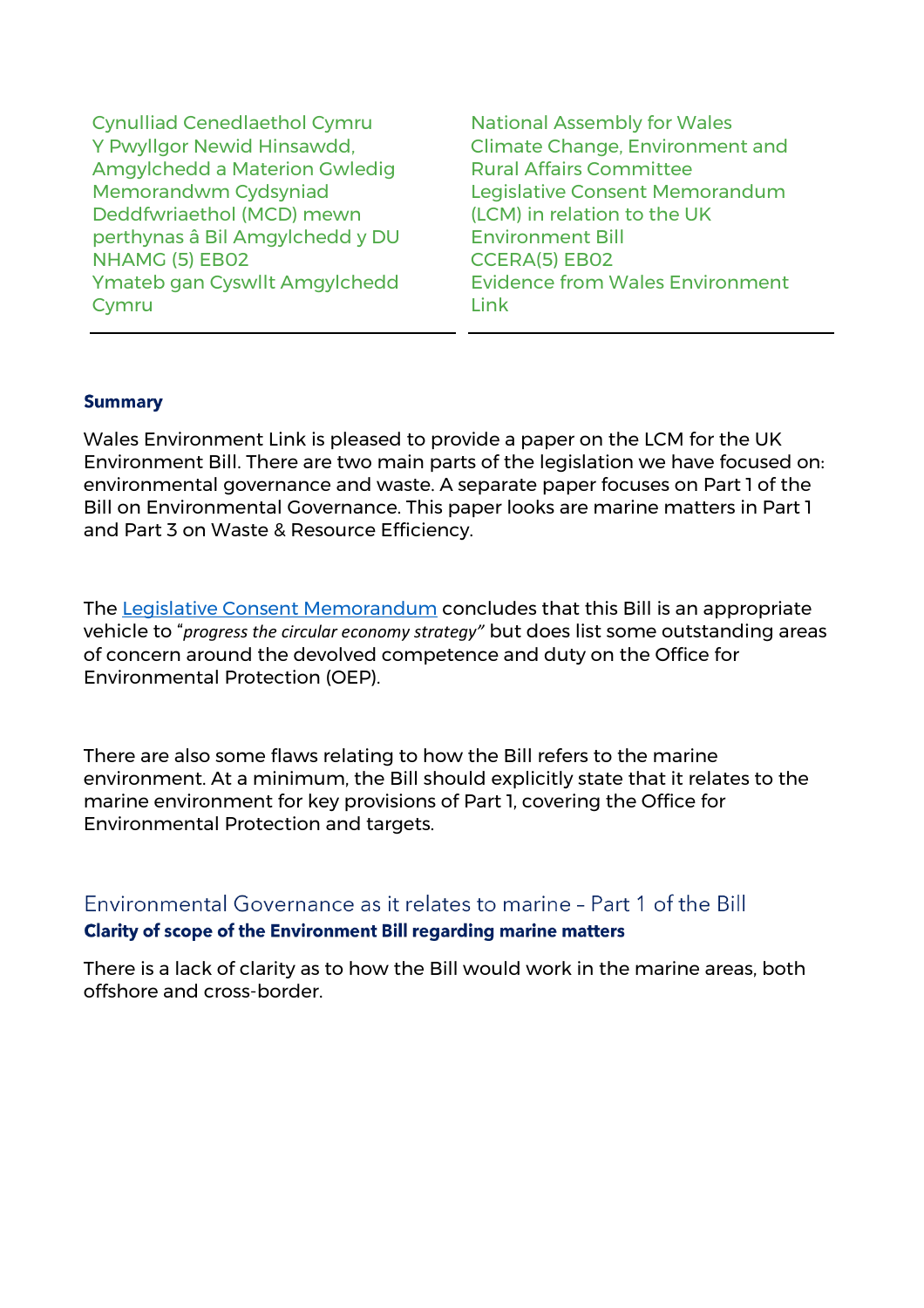

# LCM in relation to the UK Environment Bill

Part 1 on its scope regarding the marine environment Part 3 on Waste & Resource Efficiency Part 5 on Water Quality

## **March 2020**

WWF sought legal advice in regard to the clarity of the powers of the Secretary of State (SoS) in regard to Wales. As the Environment Bill is currently drafted, in preparing an Environmental Improvement Plan (EIP), the SoS must not seek to make provision for water "*in Wales",* which falls within the definition of "*the natural environment in Wales"* as per s7(6).

However, what is meant by water 'in Wales' for this purpose is not defined by the Bill, e.g. the extent to which sea waters are included. The term is used only in the Explanatory Notes, which do not have legal effect. Due to this:

- There is a lack of clarity on the extent to which the SoS's EIP may deal with Welsh sea area.
- Certain functions in the Welsh sea area have been transferred to Welsh Ministers e.g. some marine licensing functions in the Welsh inshore and offshore regions in s113(4) Marine and Coastal Access Act 2009 and, via the Wales Act 2017, the designation of Marine Conservation Zones in the offshore, as well as inshore, area. However, the broad language of the qualification sits uneasily with the breadth of the apparent prohibition in the Bill on preparing a plan for water "*in Wales".*

To deal with this issue, we want to ensure that EIPs for the sea adjacent to Wales don't 'fall between two stools' and we have to avoid ending up in a position where the SoS cannot prepare an EIP because it 'relates to the natural environment in Wales' but the Welsh Ministers are unable take equivalent action either, because it is a part of the Welsh natural environment that isn't entirely devolved, nor is covered by the provisions of the Environment (Wales) Act 2016.

For instance, the Environment Bill as drafted may mean that the SoS cannot exercise EIP functions in relation to, say, pollution which is more than 12nm offshore from Wales (because it may fall within the broad definition of 'in relation to the natural environment in Wales') but it falls within Part VI of the Merchant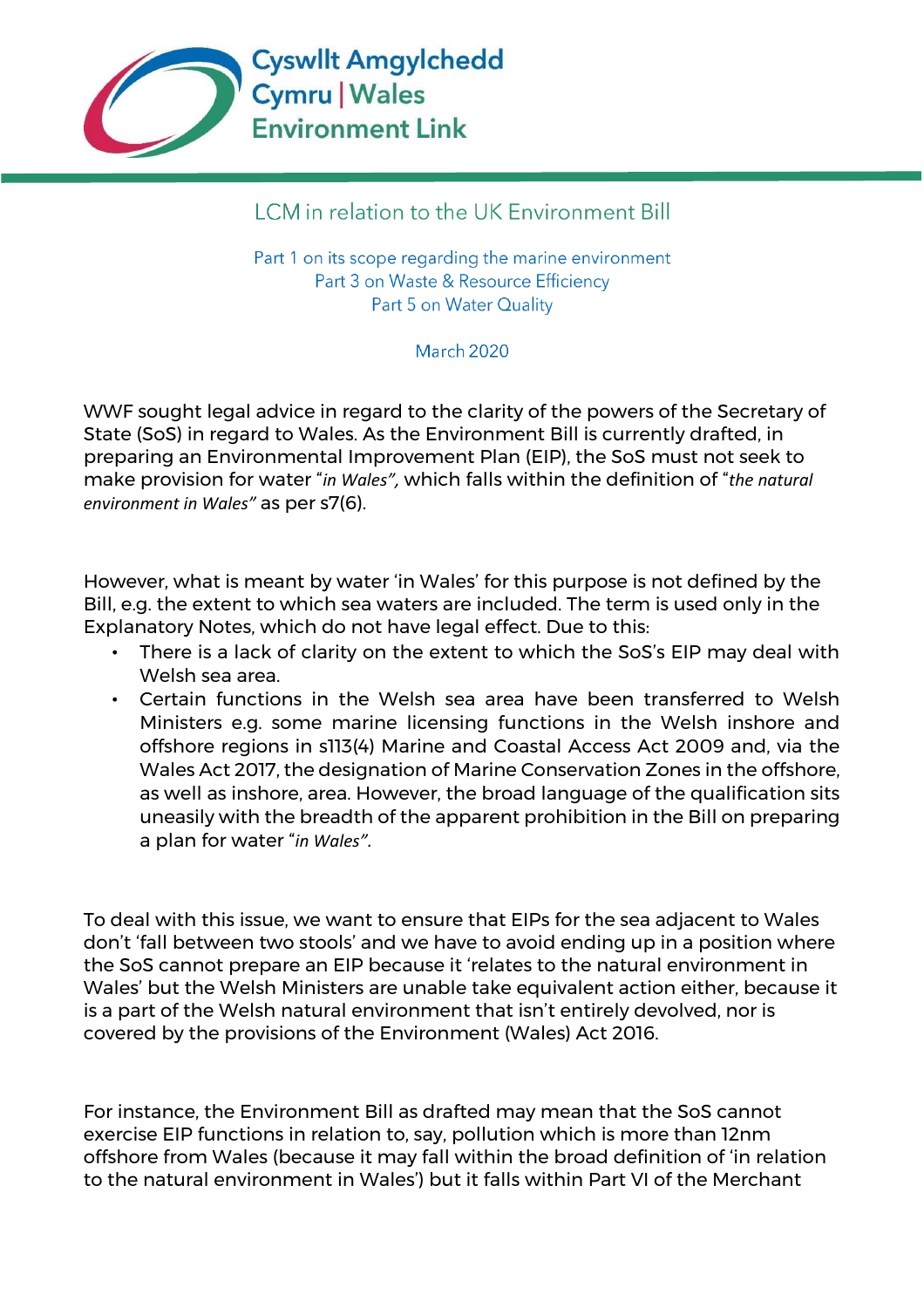Shipping Act 1995 and therefore the appropriate licensing authority is the SoS rather than Welsh Ministers under s113(5) MACAA 2009 (i.e. it is not devolved).

In addition, there is a need to consider how the Severn and Dee Estuaries can be managed according to the ecosystem approach as required by the UK Marine Policy Statement (MPS). National boundaries run through these estuaries, yet they clearly function and need to be managed as single ecosystems. We have been disappointed in the way in which the Marine Planning process has failed to effectively deal with this. Despite the MPS indicating the need for estuary-scale marine planning, the Wales National Marine Plan and the emerging NW and SW England Marine Plans give insufficient regard to how this will be achieved. There is a need to develop thinking and mechanisms to enable Welsh Government and UK Government to work together to effectively manage these ecosystems that span the Wales-England borders – wildlife does not recognise these boundaries.

### Definition of 'natural environment'

As written, it is currently unclear whether or how the UK Environment Bill relates to the marine environment. Greener UK has recommended that Clause 41 – the definition of 'natural environment' – is amended to make it explicitly clear that it includes the marine environment. Paragraph 61 of the Explanatory Notes indicates that the definition does extend to the marine environment, as well as the terrestrial and water environments, but for legal clarity this should be stated on the face of the Bill. MPs have put forward amendments clarifying that 'natural environment' includes referencing to the marine environment and is not just confined to inland waters.

The definition of 'natural environment' is relevant to the whole of Part 1 of the Bill, so covers targets, environmental improvement plans, environmental principles and the Office for Environmental Protection.

### **Targets for the marine environment**

The Environment Bill requires the setting of long-term targets for air, land, water and biodiversity. There should be at least one target on each, but as marine is not explicitly included as a matter for target setting on the face of the Bill, the UK Government would not be required to set targets recovery of marine areas.

Tabled amendments 1 and 85 below seek to address this problem. A further proposed amendment on Clause 6 seeks to require that the 'significant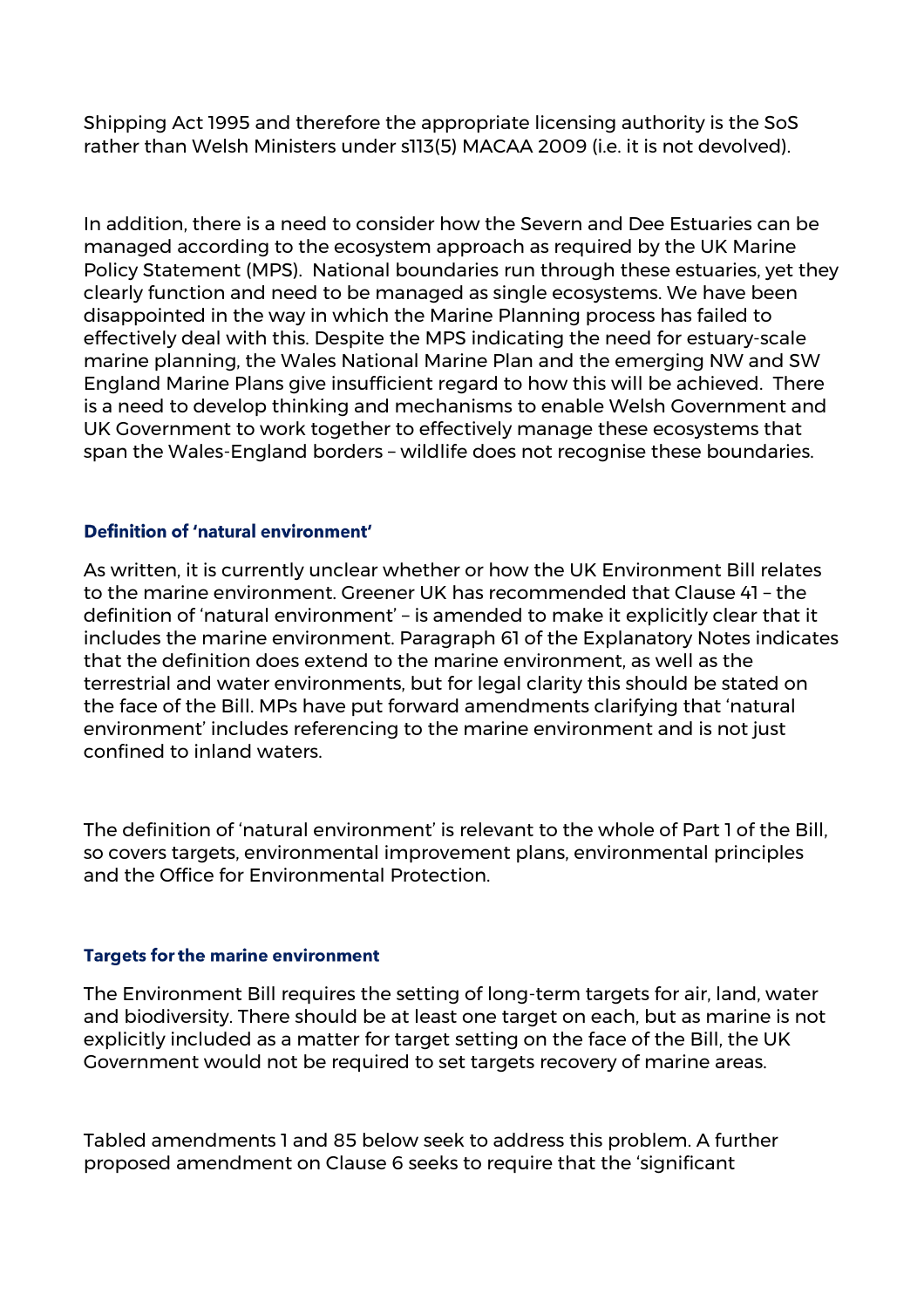improvement' test applies to the natural environment as a holistic system. Hence, where there is connectivity between land and sea, both should show improvement. Where the Bill refers to improvement *"on land",* we believe it should be amended to include *"and at sea".*

## Waste and Resource Efficiency - Part 3 of the Bill

The Environment Bill devolves a raft of powers to the Welsh Government over waste and resource efficiency. It has been unclear whether plastic pollution measures would be tackled at a UK-wide, England & Wales, or Wales-only level, up until this point. If the Bill passes, this will be a significant change to how Welsh Ministers will be able to tackle plastic pollution.

The direction of this Bill suggests Welsh Ministers will be able to:

- Apply levies to single-use plastic items (such as coffee cups, polystyrene takeaway containers or plastic cutlery).
- Reform extended producer responsibility through enabling powers to Welsh Ministers to "*set minimum requirements for manufacturers and producers to provide information about the resource efficiency of their products.*
- Set up our own Deposit Return Scheme (via Clause 51, which grants regulation-making powers to establish a scheme). However, the intent as to whether this will be taken forward is unclear.

## **Ensuring the Bill supports sustainable development goals**

Greener UK – a coalition of environment organisations working on ensuring that leaving the EU doesn't damage environmental protections – has suggested amending Clause 50 on Resource Efficiency Requirements. This Clause grants general powers to national authorities (i.e. Welsh Ministers) on products' impact on the environment throughout their lifecycle.

Welsh Ministers will need to ensure this adheres to the Wellbeing of Future Generations Act and the seven wellbeing goals. The principle of Sustainable Development has been embedded through legislation in Wales but not in UK legislation, so Greener UK has suggested amendments to ensure the transition to a zero-waste economy is done so sustainably.

For example, it would fulfil a 'Globally Responsible Wales' to phase out single-use materials. However, a 'Prosperous Wales' would not be seen as fulfilled if a business dependent on recycling is put out of business, or if jobs are lost are a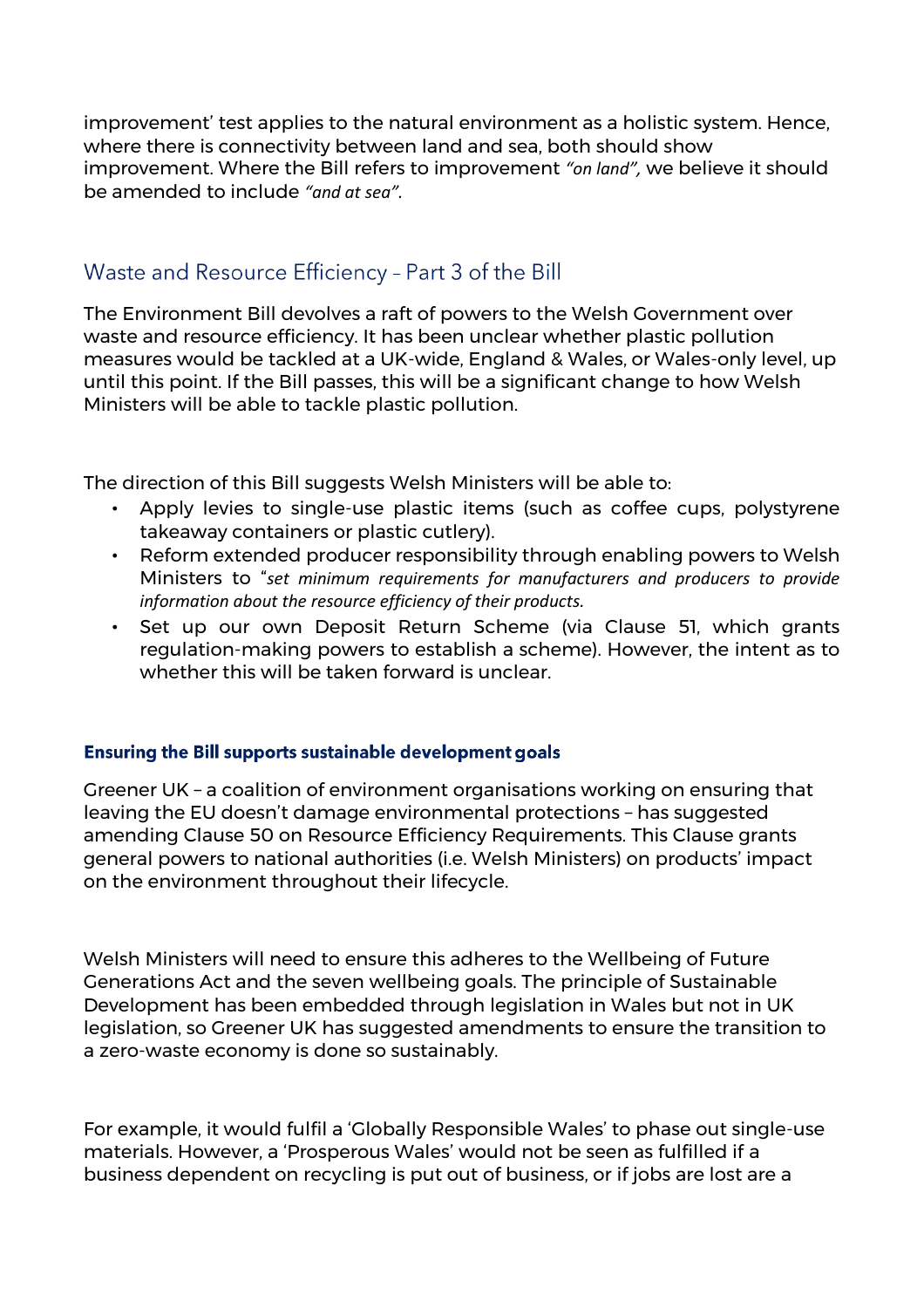result of the transition. But the goal of a circular economy is the only way to have a truly 'Resilient Wales'. As plastic products are phased out, we need to ensure re transition to refillable, reusable society. This means ensuring:

- That we do not incentive the replacement of single use plastic items with other single use products.
- That there be mandatory, full-material disclosure to ensure clarity on product composition.
- Clear, standardised, consistent labelling on all packaging and waste recycling so ensure ease of use and high level of compliance.
- That in abiding by the waste hierarchy the focus is on reducing production of materials and unnecessary consumption and instead provides incentive for reusable products.
- That products are not replaced with similarly damaging products. For example, a single-use product badged as 'biodegradable', without any clarity as to how or under what conditions it would degrade (thus leading to consumer confusion, and still filling landfill instead of focusing on the reduction and re-use of plastic).
- The impact on ways of working on business and public sector is not detrimental.
- That ecologically sustainable materials are not financially dis-incentivised due to cost.

## **Charges for single use plastic**

Clause 52 allows Welsh Ministers to create regulations which set charges on single-use plastic items. It does not set a level for charges and says that regulations may only be set for items which are single-use; made "*wholly or partly of plastic"*; and are "*supplied in connection with goods or services".* 

Greener UK has recommended that "*made wholly or partly of plastic"* is amended to "*made of plastic or any other material"* (note: Schedule 9, page 174, line 31).

This would ensure that items made of several materials can be tackled and provides further flexibility for how Wales would set charges. It would also ensure unintended consequences whereby manufacturers create products out of new materials – which are not plastic – but still cannot be recycled. The Bill needs to be 'future proof' and anticipate that new single-use products can be created, still out of materials that are very difficult to recycle, degrade or re-purpose.

**Exporting waste**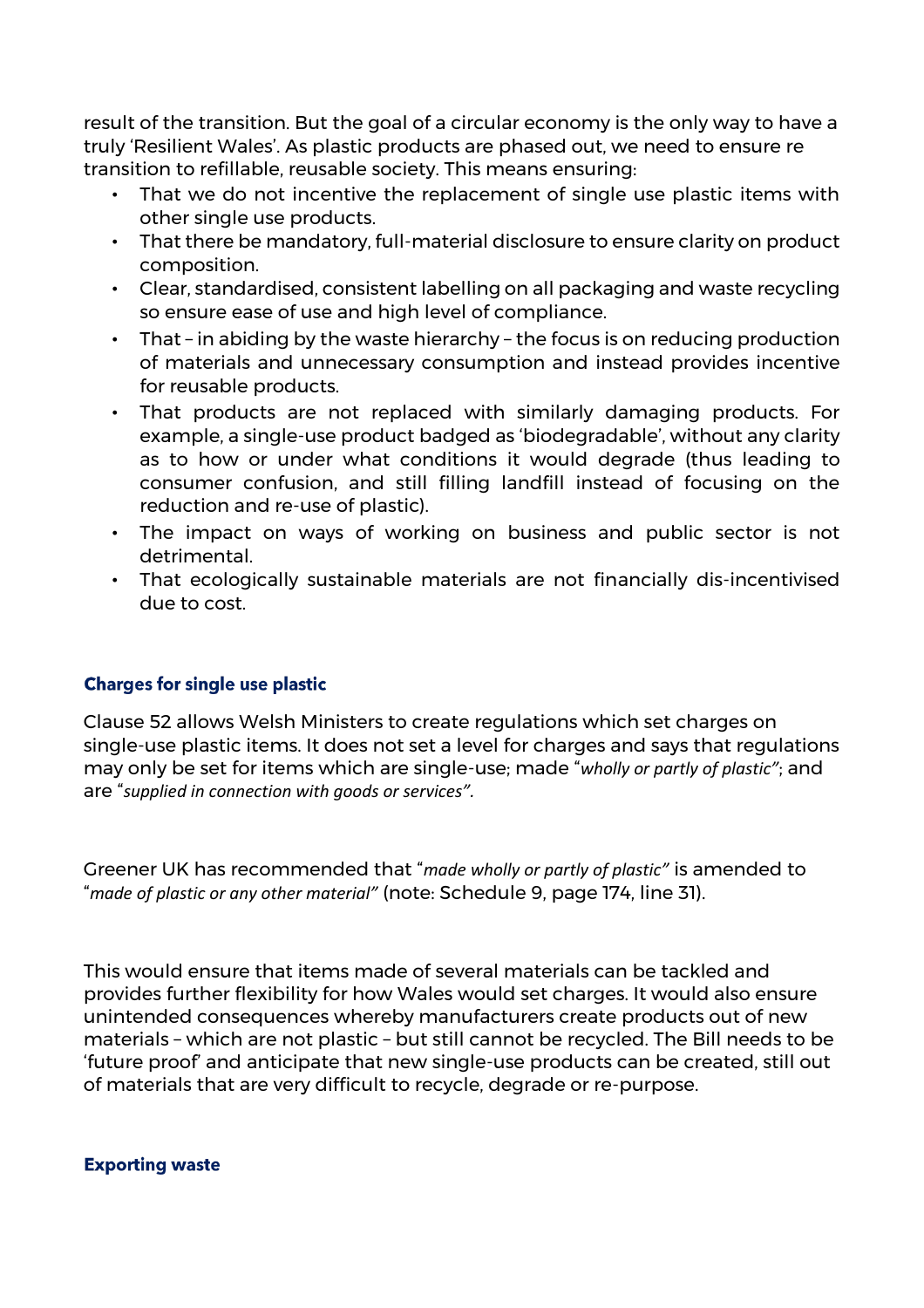Clause 59 amends previous legislation to allow for regulation-making powers on imports and exports of waste.

There is a need to ensure that Wales does not export its waste problems elsewhere and recognises the limits of the global environment. Whilst we welcome Clause 59 shows the UK Government's recognition that a wealthy country like the UK should 'stop the exports of polluting plastic waste to developing countries', this require clarity on how Welsh Government will implement further bans or restrictions that will stop the export of materials that damage environments and people abroad.

International commitments mean it is already illegal for the UK to send 'polluting' waste to non-OECD countries. The international [Basel Convention,](http://www.basel.int/TheConvention/Overview/TextoftheConvention/tabid/1275/Default.aspx) to which the UK is an independent signatory, obliges the UK to prohibit export of waste to developing countries *"if it has reason to believe that the wastes in question will not be managed in an environmentally sound manner*".

This Basel Convention will be strengthened in 2021, when most plastic will become subject to [even stricter hazardous waste controls.](https://www.asil.org/insights/volume/23/issue/7/basel-convention-parties-take-global-lead-mitigating-plastic-pollution) Unfortunately, the UK has failed to live up to its international obligations, with a poorly resourced Environment Agency in England unable to stop [illegal practices.](https://www.ciel.org/wp-content/uploads/2019/02/Plastic-and-Health-The-Hidden-Costs-of-a-Plastic-Planet-February-2019.pdf) 

Greener UK has been calling for an urgent review of the regulatory process and proper resourcing of regulatory bodies to ensure illegal and contaminated containers do not leave our shores.

### **Producer responsibility**

The sections around Extended Producer Responsibility (EPR) should enable Wales to create a circular economy. However, with a shared legal jurisdiction and Trade & Industry being a – mostly – reserved matter, the most helpful approach would be for the whole of the UK to work together on similar, high standards. There may be knock-on effects from trade agreements that have been reached after leaving the European Union as well.

The [waste hierarchy](https://ec.europa.eu/environment/waste/framework/) promotes the reduction of waste foremost and WEL would advocate that Producer Responsibility schemes should be designed in a way that goes beyond simply 'covering the costs' of disposal and end-of-life solutions, but seeks to reduce consumption of materials in the first place, therefore reducing the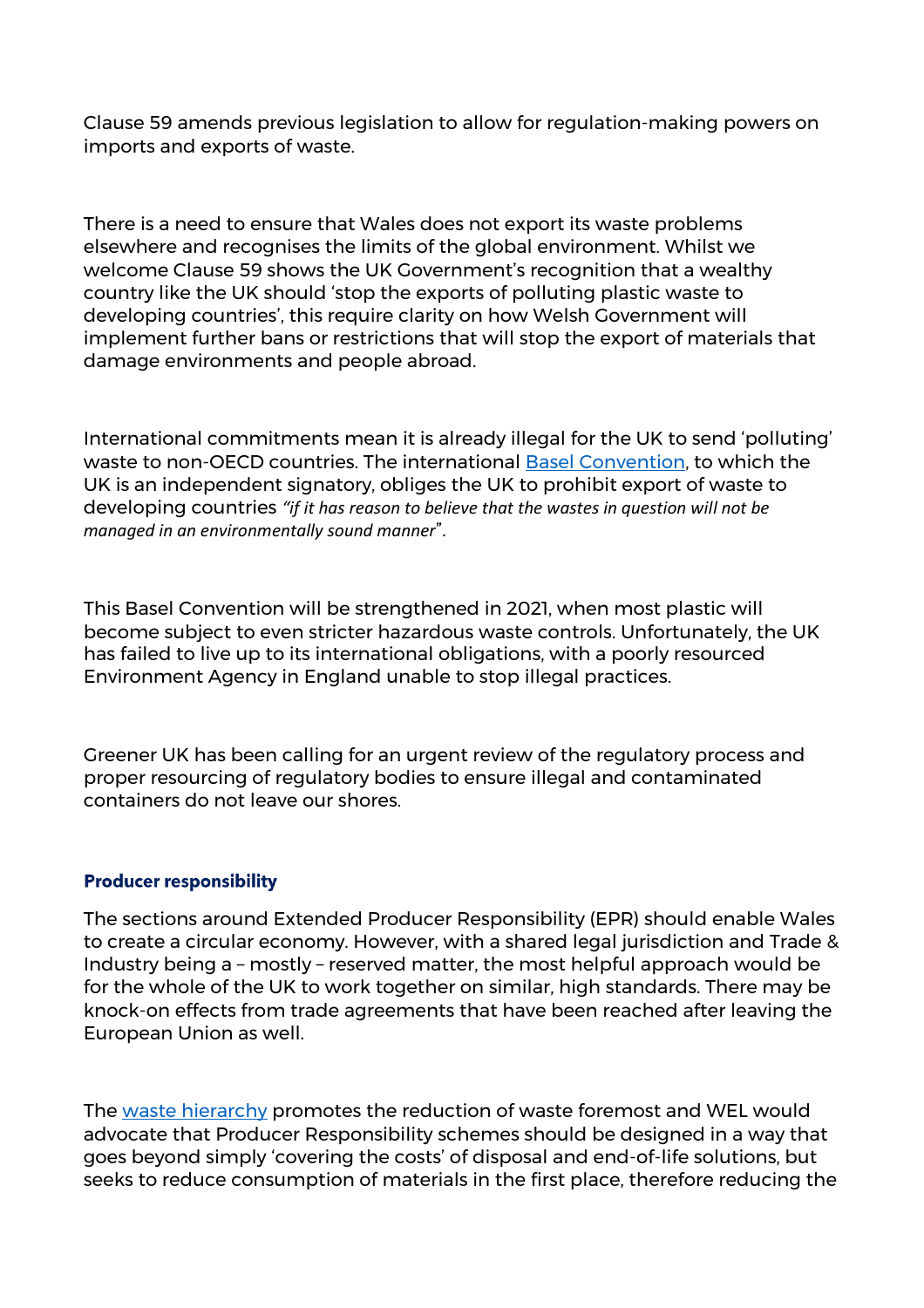full lifecycle impacts arising from sector and product groups. WEL would also advocate that, as a Globally Responsible Wales, we should be encouraging re-use and repair, as well as tackling consumption and production.

Overall, the measures in the Bill itself are too focused on 'end of life' solutions to waste and recycling. Much more emphasis is needed on reduction and design for resource efficiency, including through reuse, at the design stage.

Producers and manufacturers need to incorporate: waste minimization, reduction of use, promoting reusability, redistribution, recovery / recycling of products and materials. Ultimately, the **use of virgin materials needs to be reduced.** For example, using recycled plastic or recycled paper, rather than extracting oil or cutting down trees, when that material wasn't necessary or could have been made out of an alreadyexisting and recycled resource. As cited above in 'Ensuring the Bill supports Sustainable Development', this will ensure Wales can achieve the 'Globally Responsible Wales' wellbeing goal.

Clause 47 introduces schedule 4 on producer responsibility obligations and enables Welsh Ministers (as the "relevant national authority") to impose regulations under two purposes:

- (a) preventing a product or material becoming waste, or reducing the amount of a product or material that becomes waste;
- (b) sustaining a minimum level of, or promoting or securing an increase in, the re-use, redistribution, recovery or recycling of products or materials.

Greener UK has recommended an amendment to insert *"or reducing the consumption of virgin materials"* into point (a) which WEL would wholeheartedly agree with.

In addition, further into Schedule 4 it's stated: *"The regulations may make provision about targets to be achieved in relation to the proportion of products or materials (by weight, volume or otherwise) to be re-used, redistributed, recovered or recycled (either generally or in a specified way)."* WEL and Greener UK would welcome inserting 'prevented' and 'reduced' into the list, so that reduction of material and encouragement / incentivizing of reusable products is prioritized. Wales has led the way with this on carrier bags and the behavioural nudge to ensure re-usable, sturdier bags with a longer life are encouraged both as a producer **and** consumer responsibility. This priority on reduction and prevention has drastically reduced the production of unnecessary plastic.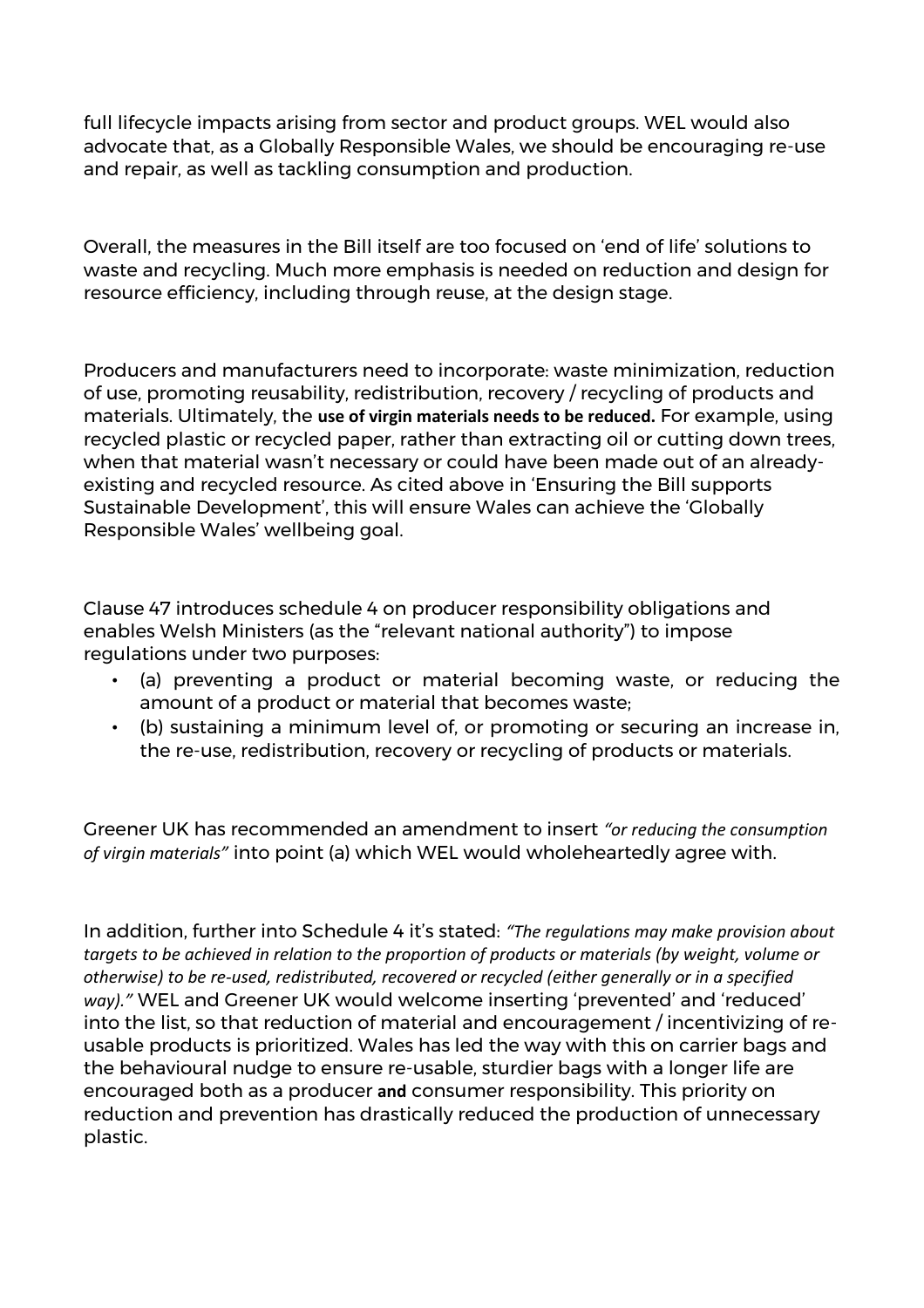#### **Energy from waste**

In Schedule 5, the definitions around the 'disposal costs of products or materials' is important to note. In this Schedule, the 'disposal' of products or materials "*includes their re-use, redistribution, recovery or recycling"*. In the Bill, the interpretation of 'recovery' can mean 'composting', but also "*obtaining energy from them by any means"*.

Whilst Wales does have high recycling targets, we do also incinerate a lot of waste. This can be classed as 'recycling' as the bottom ash waste is then 'recycled' into concrete. To avoid unintended consequences – i.e. an increase in incinerating waste – Greener UK and WEL would recommend amending the Bill and removing the line "*obtaining energy from them by any means"* (note: Schedule 4, page 154, line 38).

Energy from incineration should be the last resort as it undermines the principles of circular economy and merely creates another form of pollution; carbon and air pollution.

WEL & Greener UK are opposed to Producer Responsibility fees being used to support new waste incineration capacity, particularly for domestic waste which could be recycled, or could have been removed through design for prevention or reuse. We would also support a moratorium on new incineration capacity. The current market for compostable alternatives to plastic has highlighted the gap in the waste stream, in terms of the lack of commercial composting and in-vessel composting facilities. We would like to see the Bill better reflect the need to consider future potential materials and the infrastructure required for their recycling and disposal.

Ideally, Producer Responsibility schemes should be designed in a way that goes beyond simply 'covering the costs' of disposal and end-of-life solutions, but seeks to reduce consumption of materials in the first instance, therefore reducing the full lifecycle impacts arising from sectors and product groups.

These fees should not be used to fund new incineration capacity and the system needs to be designed to ensure incineration is minimised in line with the legally enshrined waste hierarchy.

#### **Producer responsibility fees**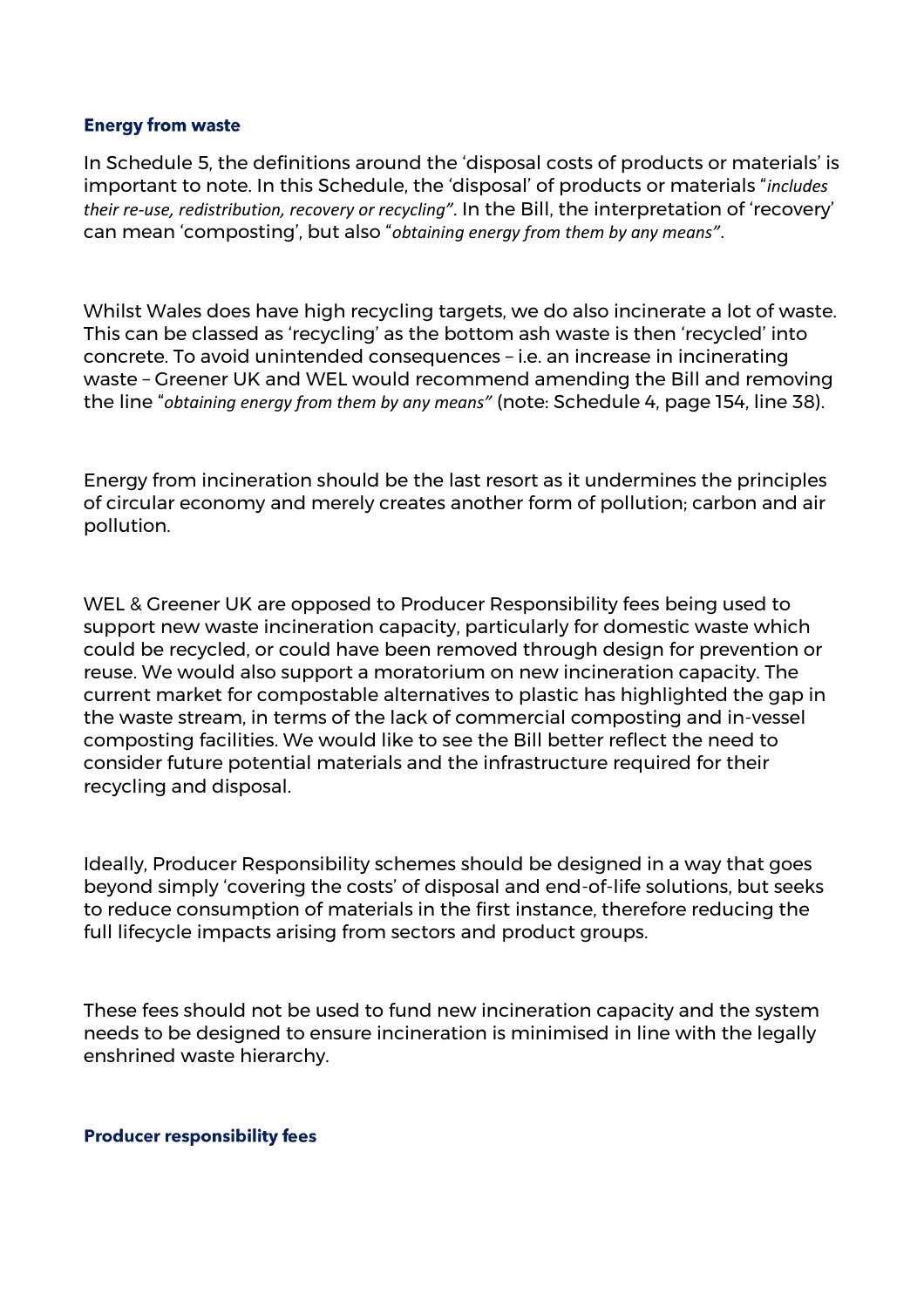Given the way this Bill has been drafted, and Welsh Government's own work on extended producer responsibility, we'd expect this to be considered on a Walesonly basis in future. However, there is currently a lack of clarity on how and when the Welsh Government would legislate on this. Furthermore, there are concerns in how producer responsibility is defined in the Bill.

The Bill appears to limit producers' responsibilities to disposal costs only which, as cited above, can have a restricted definition. Along with taking greater account of the environmental considerations when designing materials, producers should be responsible for the full costs to the end-of-life. Schedule 5 only provides the general power to introduce charges for producers to cover waste disposal costs.

However, the environmental footprint of products is not limited to disposal costs, as there are environmental and social risks at each stage of the life cycle for all materials – including the extraction [of fossil feedstocks](https://www.ciel.org/wp-content/uploads/2019/02/Plastic-and-Health-The-Hidden-Costs-of-a-Plastic-Planet-February-2019.pdf) for plastic, forest management concerns associated wi[th pulp and paper,](https://environmentalpaper.org/2019/03/the-paper-and-packaging-boom-a-growing-wave-of-pulp-production-threatens-the-worlds-forests-and-climate) and pollution and health risks [of mining for metal](http://iiumedic.net/imjm/v1/download/volume_16_no_2/IMJM-Vol16-No2-137150.pdf) [p](http://iiumedic.net/imjm/v1/download/volume_16_no_2/IMJM-Vol16-No2-137150.pdf)roduction. Consumers should not continue to bear the financial costs and producers' charges should incentivize responsible and sustainable product design. We'd urge the Welsh Government to seek to reduce consumption and incorporate full lifecycle costing into products to producers.

As such, Greener UK has proposed a change to the circumstances in which the regulations can be made in terms of producer responsibility. The Bill, as introduced, states regulations may only be made in relation to "*the disposal costs of the products or materials"*. Greener UK and WEL would endorse changing this to "*the environmental and social costs incurred throughout the lifecycle of the products or materials."*  Disposal is an environmental issue, so this should be covered by this amendment. (Note, this is in Schedule 5, page 157, line 11).

### **Deposit Return Schemes**

WEL would seek urgent clarity on discussions between Welsh Ministers and DEFRA as to whether there would be an England, Wales, and NI Deposit Return Scheme or a Wales-only Deposit Return Scheme (DRS).

The Bill, as introduced, allows the Secretary of State to make regulations on behalf of Wales and Northern Ireland, subject to their consent. A recommendation from the [CCERA Committee report on plastic pollution](https://www.assembly.wales/laid%20documents/cr-ld12549/cr-ld12549-e.pdf) [and packaging waste](https://www.assembly.wales/laid%20documents/cr-ld12549/cr-ld12549-e.pdf) is particularly relevant to this: *"The Welsh Government should introduce a DRS that applies to the broadest variety of containers, so that no restrictions are placed on the size of containers eligible*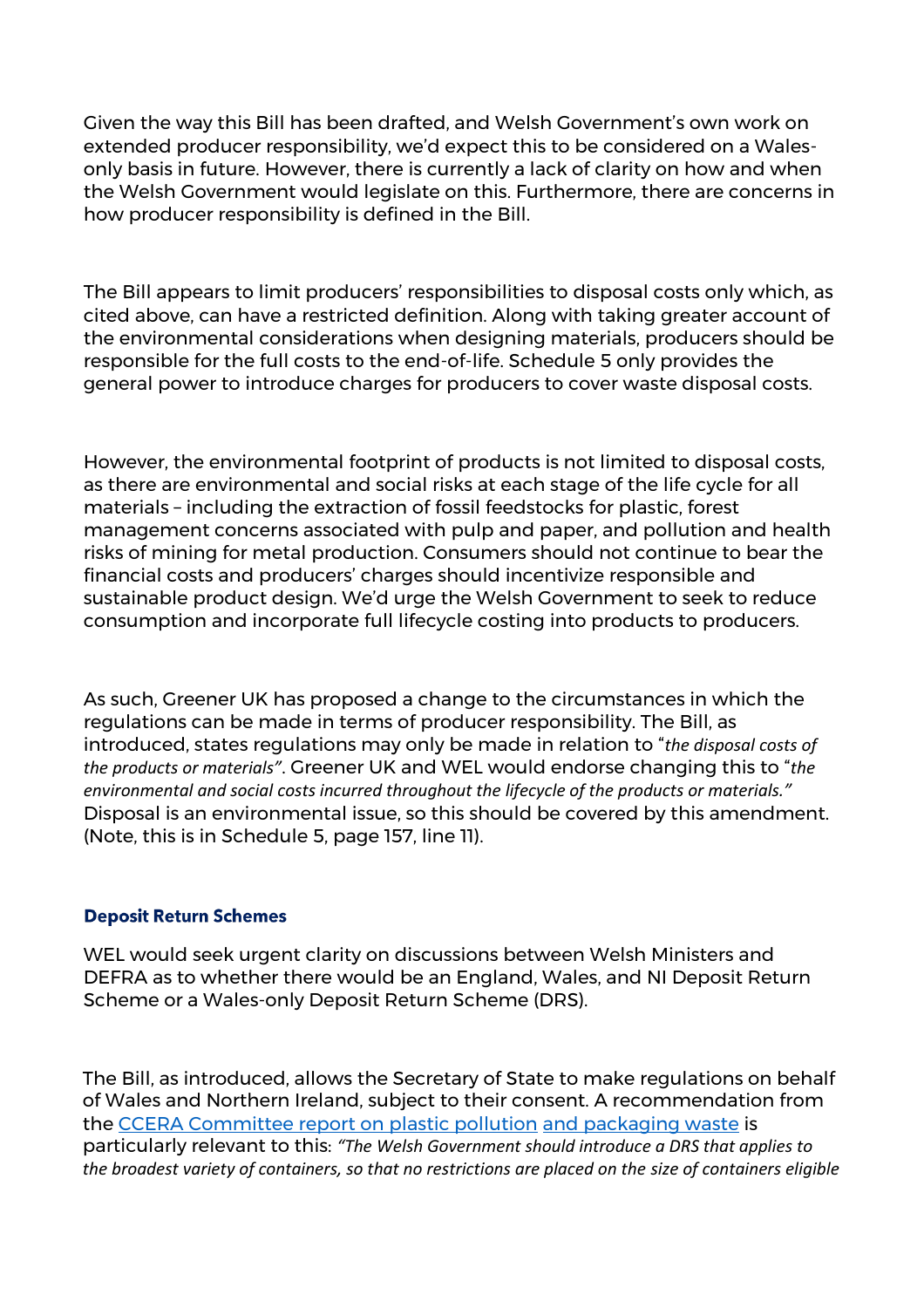*for the scheme. If the UK Government decides to introduce a scheme with a narrower scope, the Welsh Government should consult on a specific scheme for Wales, with a DRS with the broadest scope as its preferred and recommended option.*" Hence, DRS should include all materials and all sizes.

Scotland is the first part of the UK to introduce a DRS for drinks containers with a deposit amount of 20p. WEL is of the view that, in order to make the scheme as easy to understand as possible, a standardised deposit across the UK should be in place. It would therefore be beneficial to adopt Scotland's deposit of 20p per container. We would advocate that Welsh Government has the ability to go further than other UK schemes to enable incorporating HDPE within a Welsh DRS. In order, to ensure high compliance and ease of use, there should be standardised labelling and mandatory full material disclosure on all products.

This level was decided upon as the 20p deposit will provide a strong incentive for shoppers to return singleuse drinks containers for recycling, thereby increasing the number of these containers which are recycled (and reducing the number which could potentially end up as litter).

The deposit level is vital as a behavioural nudge device. As we have seen with the carrier bag charge, the initial 10p cost was a barrier to purchasing a single use carrier bag but over time this appeared to be a less of an incentive. A study by the Environmental Investigation Agency and Greenpeace has found that supermarkets sold 1.5 billion 'bags for life' last year (2019), which is an estimated 54 bags per household. Not only does this suggest that 'bags for life' need to be incorporated into the carrier bag charge, but that costs need to promote behaviour change without being a financial hardship. We are concerned that there has been a replacement of one single use disposable item (10p carrier bag) with another (bag for life). We would hope that a 20p DRS fee would be enough of an incentive in the long run to return the bottles. Ultimately we are aiming at driving behaviour change to adopt more sustainable practices, introducing a DRS has led to reduced littering within all environments and improved recycling rates, where it has been introduced elsewhere.

# Water Quality - Part 5 of the Bill

There is concern that clause 81 of the Environment Bill is a wide ranging power to amend the regulations that implement the EU Water Framework Directive. These include vital rules about how water quality is measured and the different chemicals and pollutants that must be considered. There is a similar power to amend for Welsh Ministers in clause 82.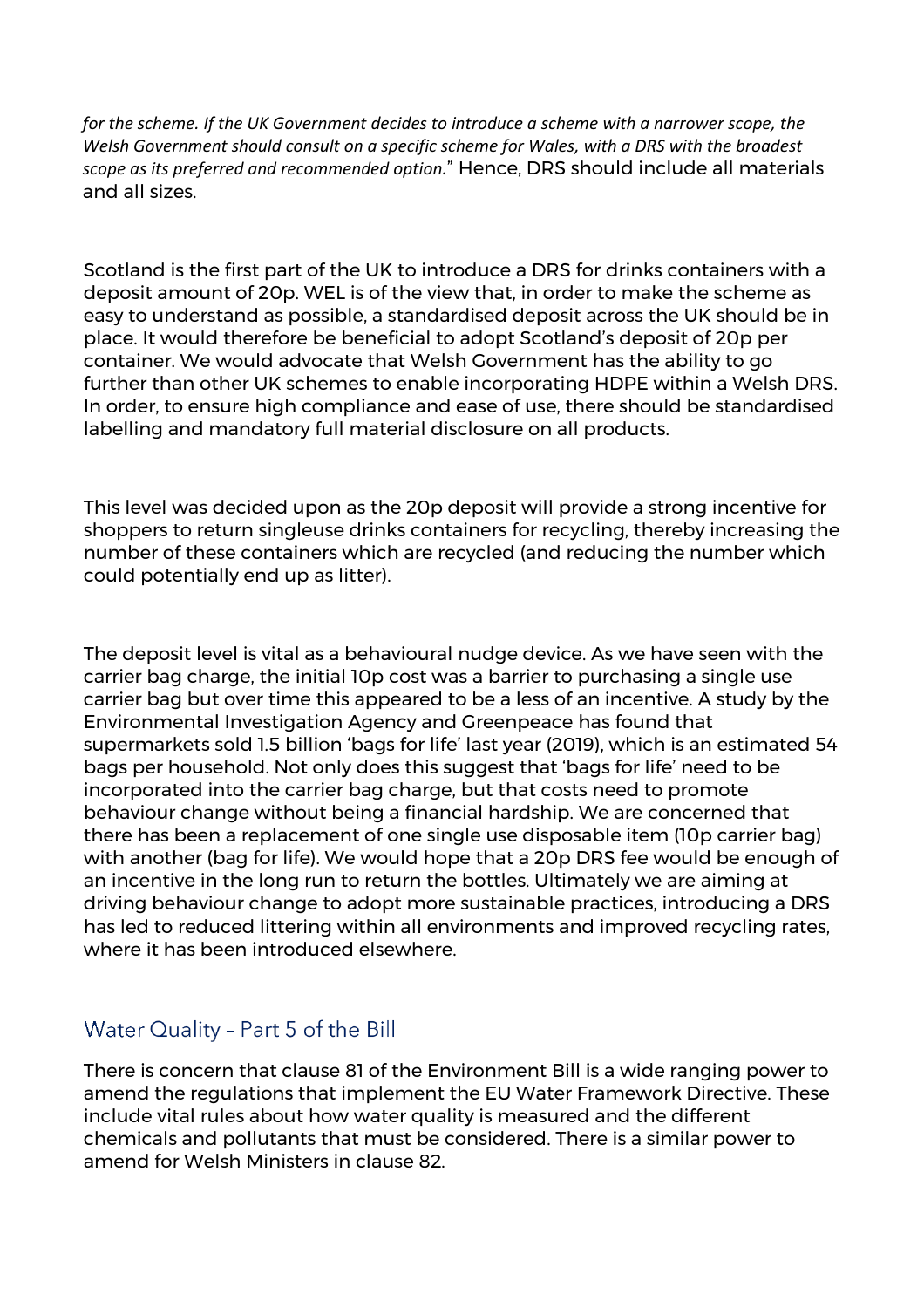There may be some justification for a power to make technical updates to regulations, but this should not be a licence to weaken important targets via secondary legislation. Clause 81/82 should be deleted or amended to ensure that targets and standards cannot be weakened without thorough public consultation and scientific advice.

England is already far behind its target of achieving Good Ecological Status in all waters by 2027. The 2015 Welsh assessment shows that only 37% of water bodies met the standard. We are concerned that the Environment Bill could be used to amend difficult targets or the way they are measured.

It will be important to consider this from a Welsh perspective too particularly given the number of river basins that cross the Wales-England border.